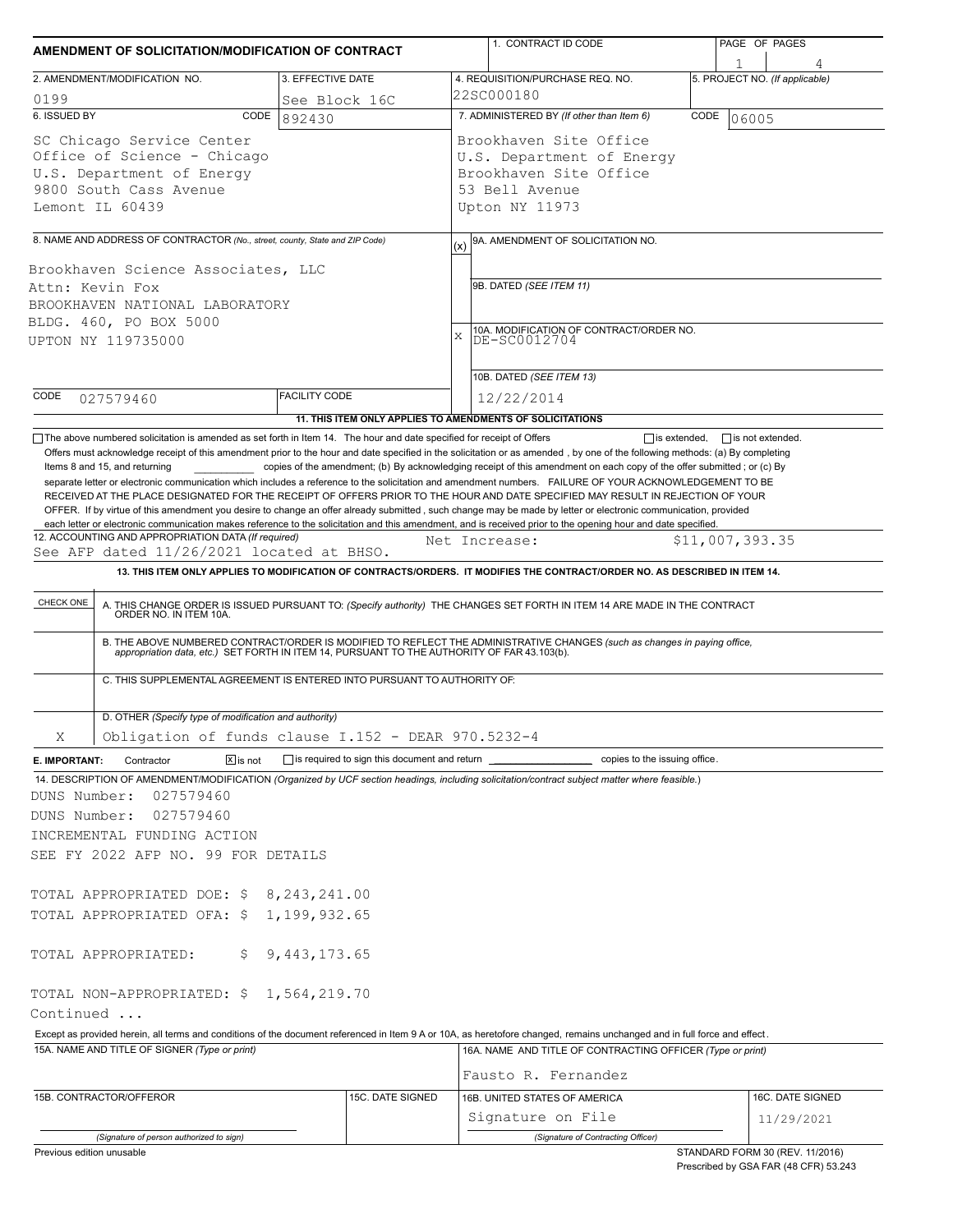**CONTINUATION SHEET** DE-SC0012704/0199 REFERENCE NO. OF DOCUMENT BEING CONTINUED **EXAMPLE A CONTINUED** 

NAME OF OFFEROR OR CONTRACTOR

| ITEM NO. | SUPPLIES/SERVICES                                                                                   | <b>QUANTITY</b> UNIT |     | UNIT PRICE | <b>AMOUNT</b> |
|----------|-----------------------------------------------------------------------------------------------------|----------------------|-----|------------|---------------|
| (A)      | (B)                                                                                                 | (C)                  | (D) | (E)        | (F)           |
|          | \$11,007,393.35<br>GRAND TOTAL:                                                                     |                      |     |            |               |
|          |                                                                                                     |                      |     |            |               |
|          | PREVIOUS CONTRACT AMOUNT: \$4,704,046,573.39                                                        |                      |     |            |               |
|          | \$4,715,053,966.74<br>NEW CONTRACT AMOUNT:                                                          |                      |     |            |               |
|          |                                                                                                     |                      |     |            |               |
|          | INFORMATION LISTED BELOW IS AUTO-GENERATED                                                          |                      |     |            |               |
|          | CONTENT BY STRIPES:                                                                                 |                      |     |            |               |
|          | LIST OF CHANGES:                                                                                    |                      |     |            |               |
|          | Reason for Modification: Funding Only Action<br>Total Amount for this Modification: \$11,007,393.35 |                      |     |            |               |
|          | New Total Amount for this Version:                                                                  |                      |     |            |               |
|          | \$4,715,053,966.74                                                                                  |                      |     |            |               |
|          | New Total Amount for this Award: \$4,715,053,966.74                                                 |                      |     |            |               |
|          | Obligated Amount for this Modification:                                                             |                      |     |            |               |
|          | \$11,007,393.35                                                                                     |                      |     |            |               |
|          | New Total Obligated Amount for this Award:                                                          |                      |     |            |               |
|          | \$4,715,053,966.74                                                                                  |                      |     |            |               |
|          |                                                                                                     |                      |     |            |               |
|          | CHANGES FOR LINE ITEM NUMBER:<br>$\overline{1}$                                                     |                      |     |            |               |
|          | Total Amount changed from \$4,704,046,573.39 to                                                     |                      |     |            |               |
|          | \$4,715,053,966.74<br>Obligated Amount for this Modification:                                       |                      |     |            |               |
|          | \$11,007,393.35                                                                                     |                      |     |            |               |
|          |                                                                                                     |                      |     |            |               |
|          | CHANGES FOR DELIVERY LOCATION: 06005                                                                |                      |     |            |               |
|          | Amount changed from \$4,704,046,573.39 to                                                           |                      |     |            |               |
|          | \$4,715,053,966.74                                                                                  |                      |     |            |               |
|          | NEW ACCOUNTING CODE ADDED:                                                                          |                      |     |            |               |
|          | Account code:                                                                                       |                      |     |            |               |
|          |                                                                                                     |                      |     |            |               |
|          | $-0000000$                                                                                          |                      |     |            |               |
|          | Fund 00000                                                                                          |                      |     |            |               |
|          | Appr Year 0000                                                                                      |                      |     |            |               |
|          | Allottee 00                                                                                         |                      |     |            |               |
|          | Reporting Entity 000000                                                                             |                      |     |            |               |
|          | Object Class 00000                                                                                  |                      |     |            |               |
|          | Program 0000000<br>Project 0000000                                                                  |                      |     |            |               |
|          | WFO 0000000                                                                                         |                      |     |            |               |
|          | Local Use 0000000                                                                                   |                      |     |            |               |
|          | Quantity: 0                                                                                         |                      |     |            |               |
|          | Amount: \$1,199,932.65                                                                              |                      |     |            |               |
|          | Percent: .02545                                                                                     |                      |     |            |               |
|          | Subject To Funding: N                                                                               |                      |     |            |               |
|          | Payment Address:                                                                                    |                      |     |            |               |
|          | Payment - Direct Payment                                                                            |                      |     |            |               |
|          | from U.S. Dept of Treasury                                                                          |                      |     |            |               |
|          | Continued                                                                                           |                      |     |            |               |
|          |                                                                                                     |                      |     |            |               |
|          |                                                                                                     |                      |     |            |               |
|          |                                                                                                     |                      |     |            |               |
|          |                                                                                                     |                      |     |            |               |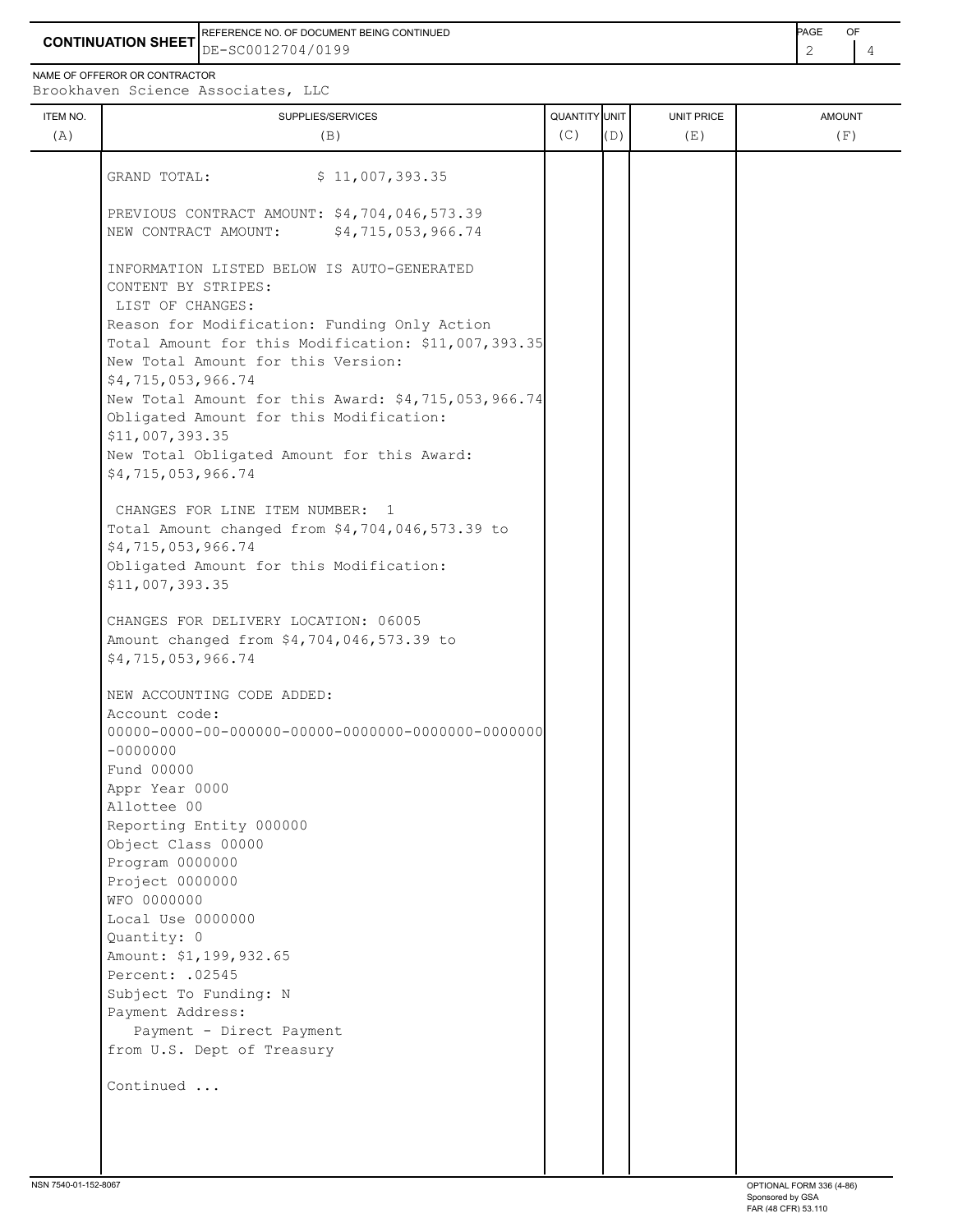**CONTINUATION SHEET** DE-SC0012704/0199 REFERENCE NO. OF DOCUMENT BEING CONTINUED **AGE ACCUMENT ACCUMENT OF A CONTINUED PAGE** OF

Appr Year 0000 Allottee 00

Local Use 0000000

Amount: \$8,243,241.00

Quantity: 0

Reporting Entity 000000 Object Class 00000 Program 0000000 Project 0000000 WFO 0000000

| ITEM NO.<br>SUPPLIES/SERVICES | QUANTITY UNIT |     | UNIT PRICE | <b>AMOUNT</b> |
|-------------------------------|---------------|-----|------------|---------------|
| (A)<br>(B)                    | (C)           | (D) | (E)        | (F)           |
| NEW ACCOUNTING CODE ADDED:    |               |     |            |               |
| Account code:                 |               |     |            |               |
|                               |               |     |            |               |
| $-0000000$                    |               |     |            |               |
| Fund 00000                    |               |     |            |               |
| Appr Year 0000                |               |     |            |               |
| Allottee 00                   |               |     |            |               |
| Reporting Entity 000000       |               |     |            |               |
| Object Class 00000            |               |     |            |               |
| Program 0000000               |               |     |            |               |
| Project 0000000               |               |     |            |               |
| WFO 0000000                   |               |     |            |               |
| Local Use 0000000             |               |     |            |               |
| Quantity: 0                   |               |     |            |               |
| Amount: \$1,564,219.70        |               |     |            |               |
| Percent: .03318               |               |     |            |               |
| Subject To Funding: N         |               |     |            |               |
| Payment Address:              |               |     |            |               |
| Payment - Direct Payment      |               |     |            |               |
| from U.S. Dept of Treasury    |               |     |            |               |
| NEW ACCOUNTING CODE ADDED:    |               |     |            |               |
| Account code:                 |               |     |            |               |
|                               |               |     |            |               |
| $-00000000$                   |               |     |            |               |
| Fund 00000                    |               |     |            |               |

Percent: .17483 Subject To Funding: N Payment Address: Payment - Direct Payment from U.S. Dept of Treasury Payment: Payment - Direct Payment from U.S. Dept of Treasury

Period of Performance: 01/05/2015 to 01/04/2025 Continued ...